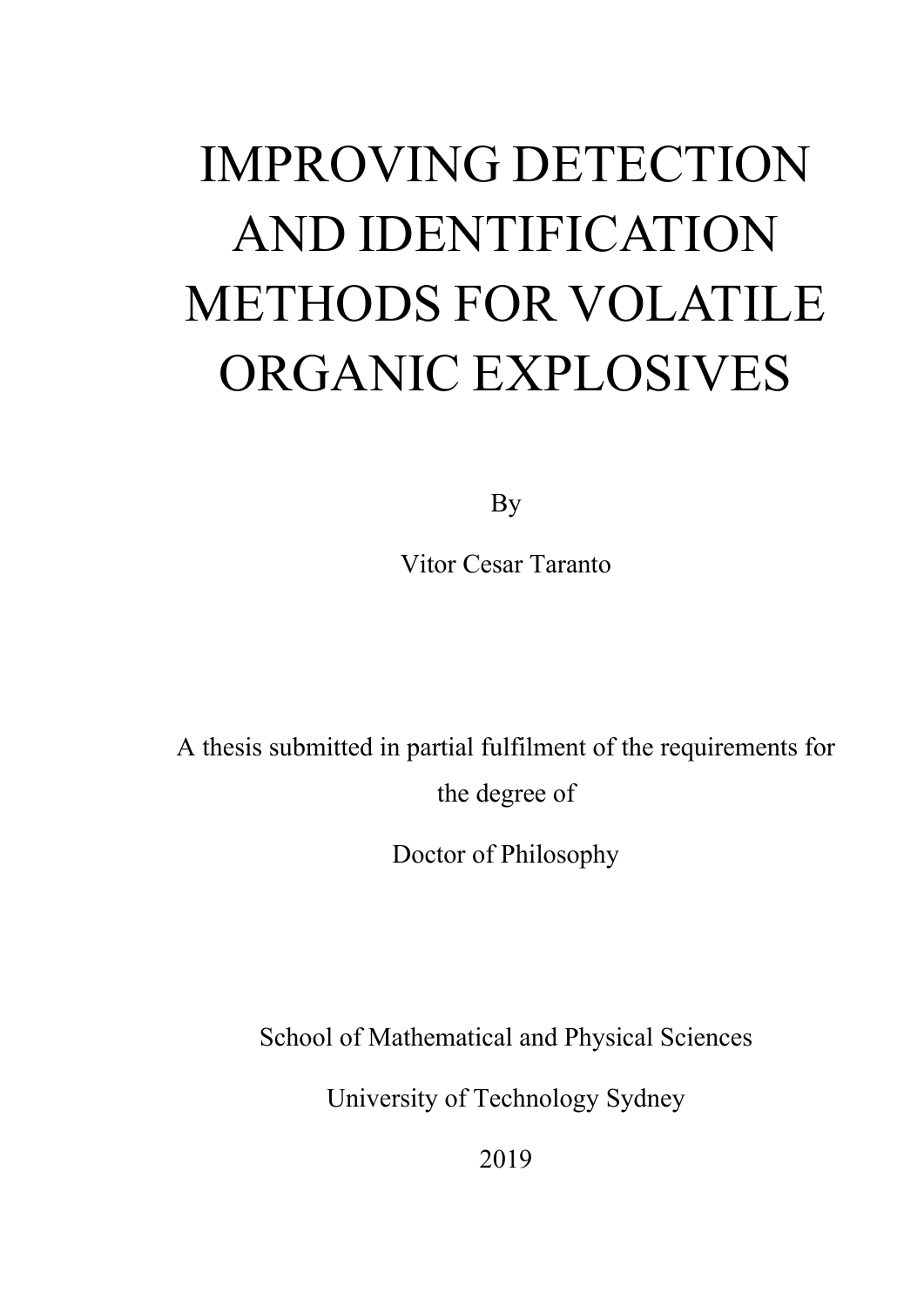## <span id="page-1-0"></span>**Certificate of Authorship and Originality**

I, Vitor Cesar Taranto, certify that the work in this thesis has not been previously submitted for a degree nor has it been submitted as part of the requirements for a degree except as fully acknowledged within the text.

I also certify that I am the author of this project and this thesis has been written by me. All the people and institutions involved in the building of this project have been rightfully acknowledged and the information sources and literature used are indicated in the captions and final references of this work.

Production Note: Signature removed prior to publication.

Vitor Cesar Taranto 15.11.2019

This research is supported by:

- The Australian Government Research Training Program.
- The Science Without Borders Scholarship from the National Council for Scientific and Technological Development (CNPq) of the ministry of Brazil (201677/2014-8).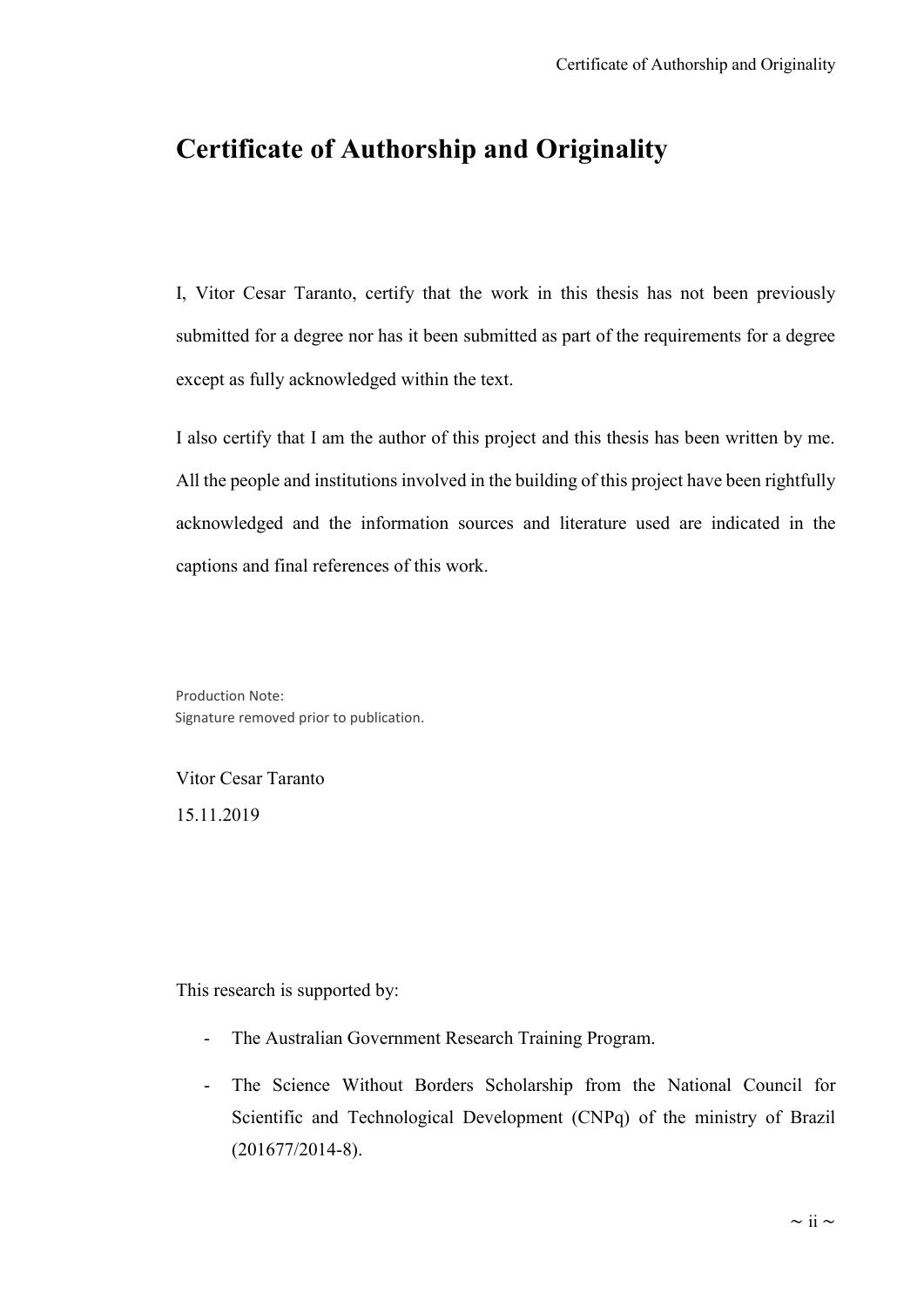## **DEDICATION**

#### TO MY AUNT AURELIA

### <span id="page-2-0"></span>COM MUITO AMOR À MINHA TIA LELÉ, A PESSOA MAIS DOCE QUE TIVE O PRAZER DE CONVIVER EM MINHA VIDA.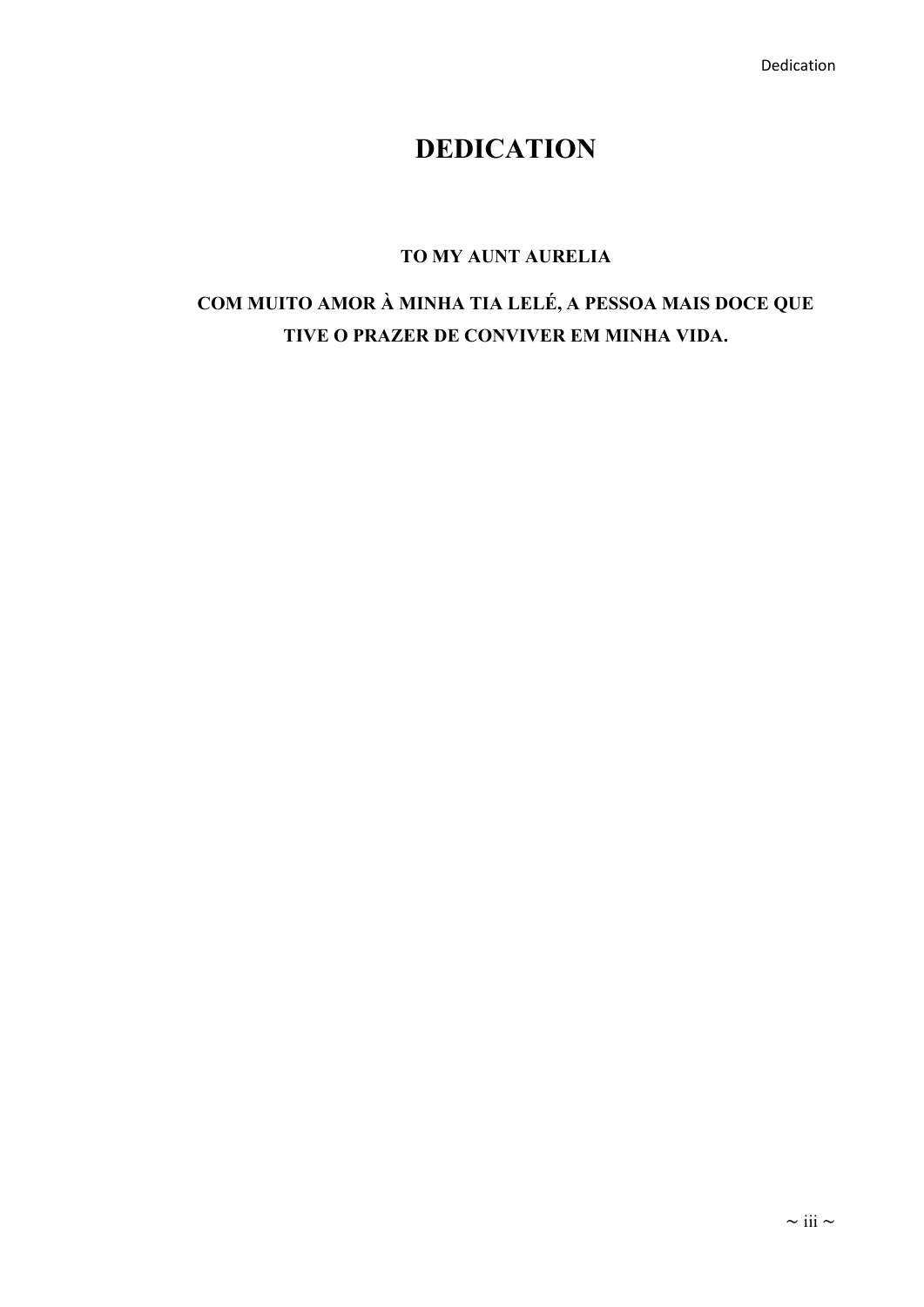#### <span id="page-3-0"></span>**ACKNOWLEDGEMENTS**

First and foremost a special thank you to my primary supervisor, Prof. Shari Forbes. Thank you for accepting this challenge, bringing me into your research group and giving me so much of your time and attention. I really appreciate your guidance and support. I am really grateful for the opportunity to be able to learn from such an amazing and inspiring person. To my second primary supervisor, Prof. Philip Doble, thank you for all the motivation, talks and signatures. It is amazing to think that all this started with an unpretentious chat back in 2010.

To all my co-supervisors, present and past. Dr. Lucas Blanes for pulling me into this, sharing with me my first steps back into academia, teaching me how to be a scientist and that party is a science. Dr. Maiken Ueland, one of the strongest and most driven person I have ever met. The way you face adversities and step up whenever is needed is truly inspirational. Thank you for your time and support! Dr. Val Spikmans and Prof. Chris Lennard for guiding me through the research conducted at Western Sydney University and always receiving me with a smile. And lastly a thank you to Prof. Barbara Stuart who always have the right words and is never too busy to help.

To all the canine and handler teams who gave their time to valuably contribute to my PhD project. Thank you for your continued support, enthusiasm and valuable contributions. It has been a pleasure to work alongside your teams, and I am grateful for the expertise provided and shared.

For providing financial support and consumables for my PhD I would like to thank the University of Technology Sydney and the Brazilian National Council for Scientific and Technological Development (CNPq). Without their financial support this project would not have been possible.

I have been very fortunate to be a member of many great teams throughout my PhD degree. From the Lab on a Chip group I would like to thank Matt who shared the remarkable CE journey with me, Tash for all the patience and James. From the analytical group I would like to thank all PhD students and researchers from whom I don't stop learning. And a special thank you to all the Forbes' research group, now transitioning with the addition of incredible and enthusiastic people and the guidance of Dr. Maiken

 $\sim$  iv  $\sim$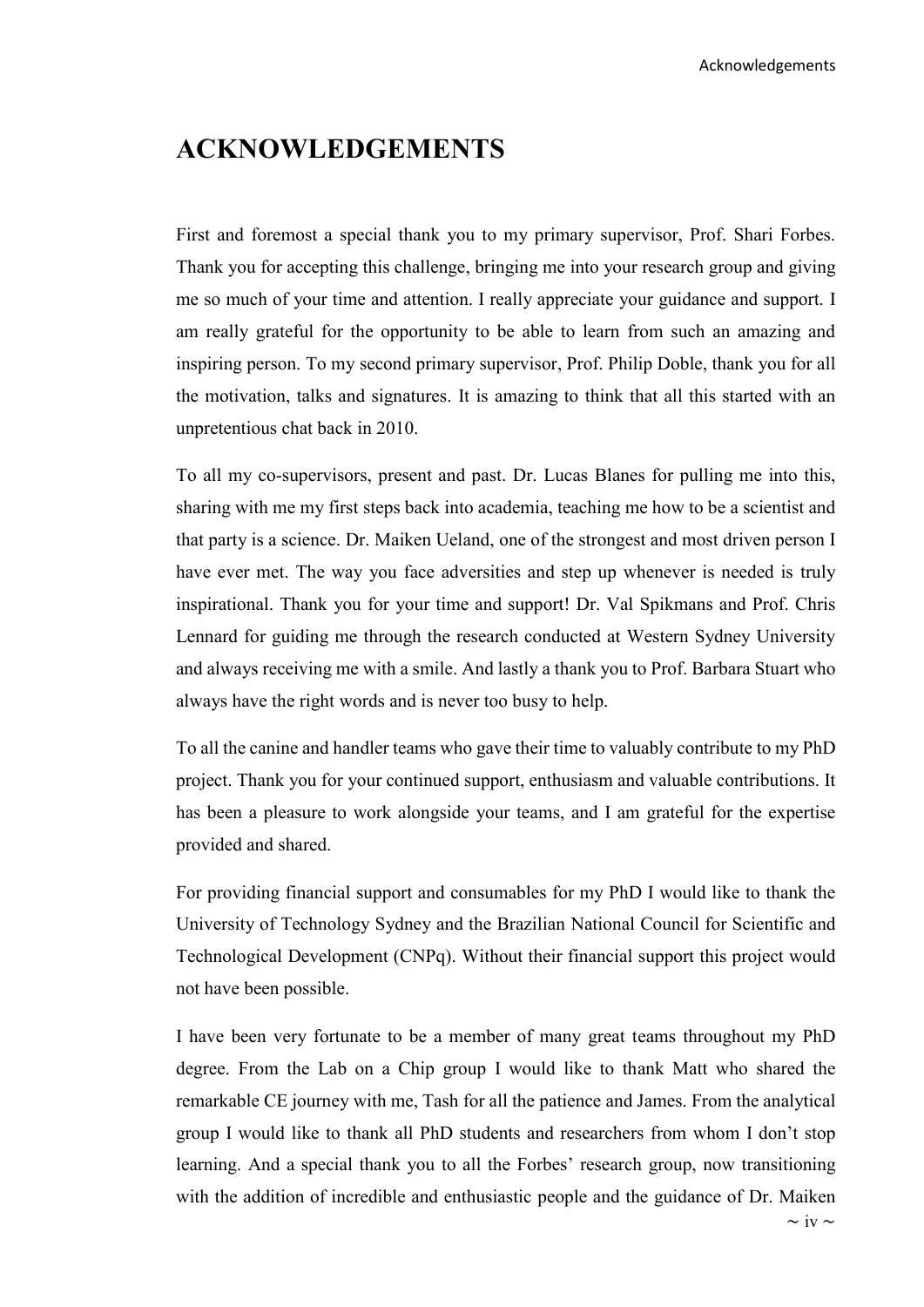Ueland. So many great memories were built with this amazing team of people. I would like to specially acknowledge: Dr. Katie Nizio, my first boss always ready to help; Dr. Katelynn Perrault, for the words and schematics; Dr. LaTara Rust for sharing with me so much about scent detection dogs; Darshil Patel for the memories built on our journeys to AFTER; Nikki Catarossi, for all smiles and cheering; Sharni Collins for being light in dark days, so much love for you; and so many other people present and past.

To my beautiful Syd for showing me that home can have a heartbeat. For being my partner, taking care of me and our home in all my absence, for the hugs, tears and laughter. "Work hard. Do your best. Be great. Love you". I will never forget that. This PhD is as much yours as it is mine!

To all my extended family and friends: Clem and kendo family for all the gaming, talking, cheering and support. Ao BFP e Pépe, meus irmãos de coração, com quem eu dividi meus melhores e mais constrengedores momentos e a minha prima Dayanne, a família que eu encontrei do outro lado do mundo, por ser minha versão feminina e por parecer que estamos dentro da cabeça um do outro. À minha prima Natalia, porque a gente briga e fica junto desde antes de virmos para este mundo.

Finally my most sincere appreciation to my family. À minha família a base de quem eu sou e minha maior razão. A minha mãe, porque todo amor do mundo não explica, porque eu cuido dela igualzinho um cão e porque eu sou sim o menino mimado da mamãe. Meu Pai, simplesmente meu herói, meu maior exemplo de homem, de vitória e de como cuidar de quem se ama. Ao meu irmão Diogo pelos abracos e tapas na cara virtuais, por ter estado lá quando eu precisei e por ser simplesmente essencial a minha existência. Minha irmã Marcela, uma das pessoas mais fortes que ja conheci que me mostra a cada dia como se enfrenta as batalhas da vida. E ao meu vô por todas as conversas leves segunda de manhã.

It has been an incredible rollercoaster but if I could change something… I would, a lot! Such an amazing learning experience I'm so grateful for my life and everyone that has been with me through this journey. Thank you, thank you and thank you!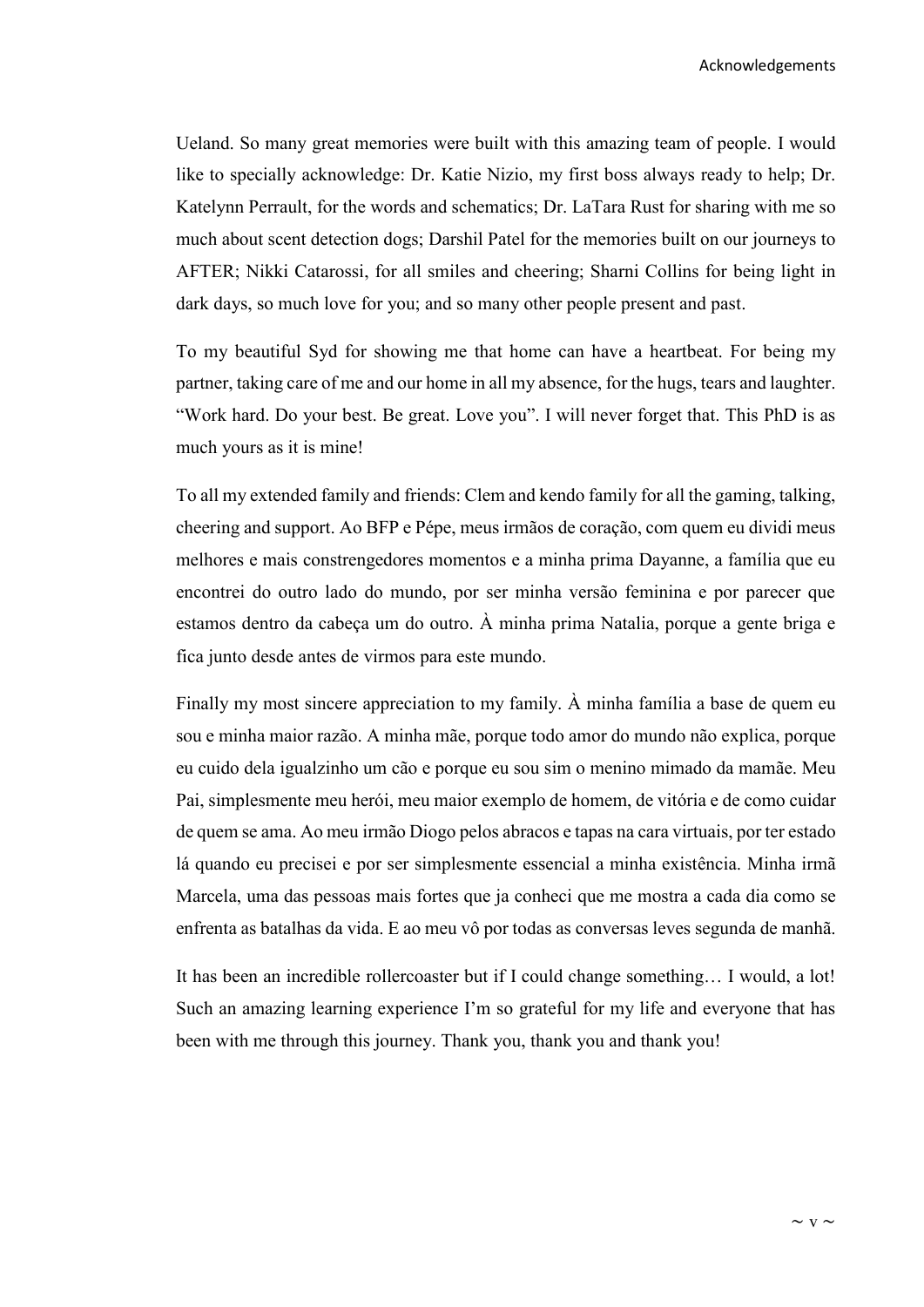## **Table of Contents**

| <b>CHAPTER 1:</b>                     |                                                                          |  |
|---------------------------------------|--------------------------------------------------------------------------|--|
| 1.1                                   |                                                                          |  |
| 1.1.1                                 |                                                                          |  |
| 1.2                                   |                                                                          |  |
| 1.2.1                                 |                                                                          |  |
| 1.2.2                                 |                                                                          |  |
| 1.2.2.1                               |                                                                          |  |
| 1.2.2.2                               |                                                                          |  |
| 1.2.2.2.1                             |                                                                          |  |
| 1.2.2.3                               |                                                                          |  |
| 1.3                                   |                                                                          |  |
| 1.3.1.1                               |                                                                          |  |
| 1.4                                   |                                                                          |  |
| <b>CHAPTER 2:</b>                     |                                                                          |  |
| 2.1                                   |                                                                          |  |
|                                       |                                                                          |  |
| 2.1.1                                 |                                                                          |  |
| 2.1.2                                 |                                                                          |  |
| $2.2\phantom{0}$                      |                                                                          |  |
| 2.2.1                                 |                                                                          |  |
| 2.2.2                                 |                                                                          |  |
| $2.3 -$                               | RESULTS AND DISCUSSION 29                                                |  |
| 2.3.1                                 |                                                                          |  |
| 2.3.2                                 |                                                                          |  |
| 2.3.2.1                               |                                                                          |  |
| 2.3.2.2                               |                                                                          |  |
| 2.3.2.3                               |                                                                          |  |
| 2.3.2.4                               |                                                                          |  |
| 2.3.2.5                               |                                                                          |  |
| $2.4^{\circ}$                         |                                                                          |  |
| <b>CHAPTER 3:</b><br>OF EXPLOSIVES 39 | THE APPLICATION OF MICROCHIP-CE AND TRANSPORTABLE GC-MS FOR THE ANALYSIS |  |
| 3.1                                   |                                                                          |  |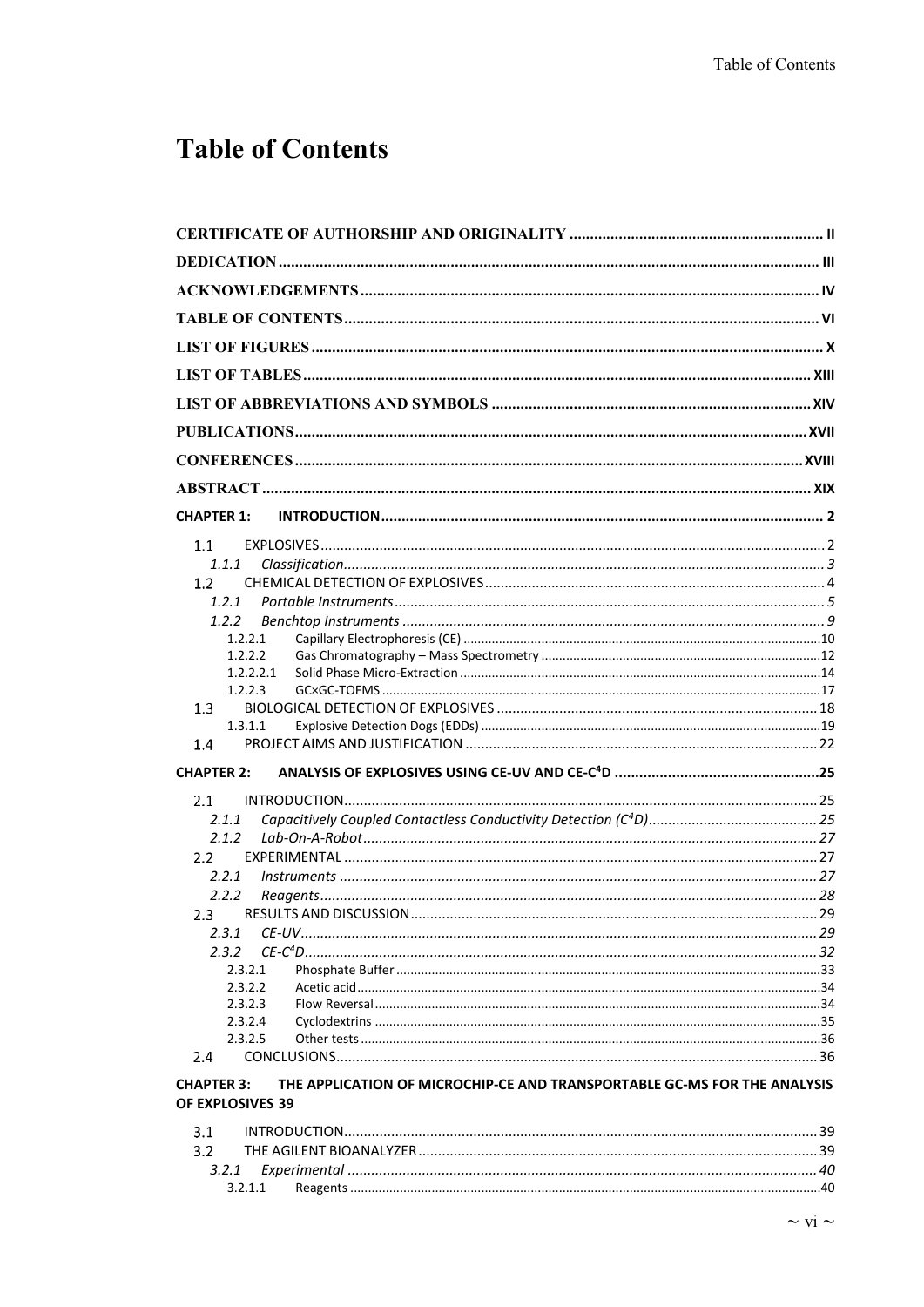| 3.2.1.2           |                                                                            |  |
|-------------------|----------------------------------------------------------------------------|--|
| 3.2.1.3           |                                                                            |  |
| 3.2.1.4           |                                                                            |  |
| 3.2.2             |                                                                            |  |
| 3.2.2.1           |                                                                            |  |
| 3.2.2.2           |                                                                            |  |
| 3.3               |                                                                            |  |
| 3.3.1             |                                                                            |  |
| 3.3.1.1           |                                                                            |  |
| 3.3.1.2           |                                                                            |  |
| 3.3.1.3           |                                                                            |  |
| 3.3.1.4           |                                                                            |  |
|                   |                                                                            |  |
| 3.3.2.1           |                                                                            |  |
| 3.3.2.2           |                                                                            |  |
| 3.4               |                                                                            |  |
| 3.4.1             |                                                                            |  |
| 3.4.2             |                                                                            |  |
|                   |                                                                            |  |
| 3.4.3             |                                                                            |  |
| <b>CHAPTER 4:</b> | THE USE OF GC-MS AND GC×GC-TOFMS FOR THE PROFILING OF VOCS FROM            |  |
|                   | EXPLOSIVE STANDARDS AND TRAINING AIDS …………………………………………………………………………………………61 |  |
|                   |                                                                            |  |
| 4.1               |                                                                            |  |
| 4.1.1             |                                                                            |  |
| 4.1.2             |                                                                            |  |
| 4.1.3             |                                                                            |  |
| 4.1.4             |                                                                            |  |
| 4.2               | HS-SPME-GC-MS ANALYSIS OF EXPLOSIVE TRAINING AIDS USING A CONVENTIONAL     |  |
|                   |                                                                            |  |
|                   |                                                                            |  |
| 4.2.1             |                                                                            |  |
| 4.2.1.1           |                                                                            |  |
| 4.2.1.2           |                                                                            |  |
| 4.2.1.3           |                                                                            |  |
| 4.2.1.4           |                                                                            |  |
| 4.2.1.5           |                                                                            |  |
|                   |                                                                            |  |
| 4.2.2.1           |                                                                            |  |
| 4.2.2.2           |                                                                            |  |
| 4.2.2.3           |                                                                            |  |
| 4.2.2.4           |                                                                            |  |
| 4.2.2.5           |                                                                            |  |
| 4.2.2.6           |                                                                            |  |
| 4.2.2.7           |                                                                            |  |
| 4.2.3             |                                                                            |  |
| 4.3               |                                                                            |  |
| 4.3.1             |                                                                            |  |
| 4.3.1.1           |                                                                            |  |
| 4.3.1.2           |                                                                            |  |
| 4.3.2             |                                                                            |  |
| 4.3.3             |                                                                            |  |
| 4.4               | HS-SPME-GC-MS ANALYSIS OF LIQUID STANDARDS USING A FAST CHROMATOGRAPHY     |  |
|                   |                                                                            |  |
| 4.4.1             |                                                                            |  |
| 4.4.1.1           |                                                                            |  |
| 4.4.1.2           |                                                                            |  |
| 4.4.1.3           |                                                                            |  |
| 4.4.1.4           |                                                                            |  |
| 4.4.2             |                                                                            |  |
| 4.4.2.1           |                                                                            |  |
|                   |                                                                            |  |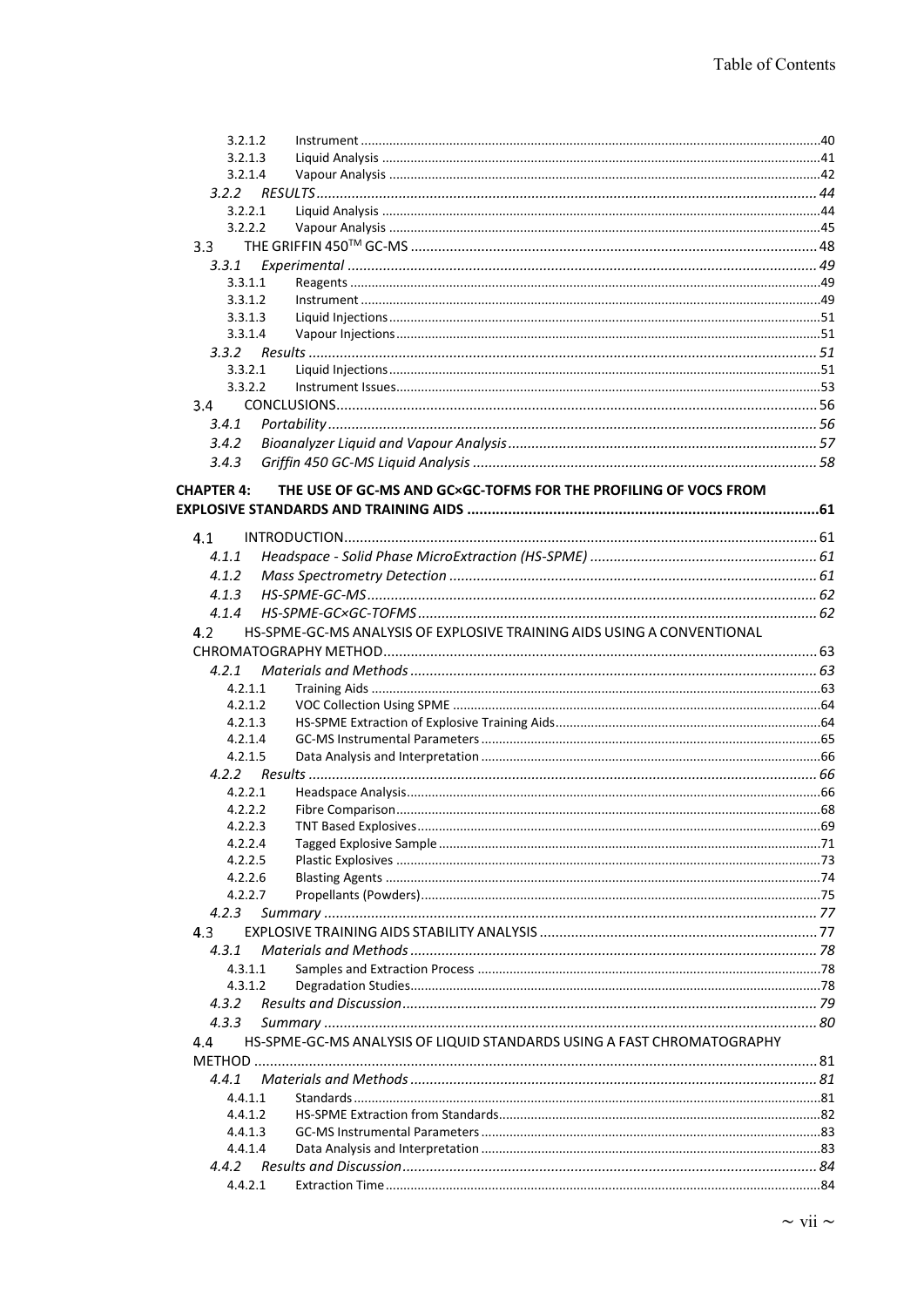|                   | 4.4.2.2                                                                      |     |
|-------------------|------------------------------------------------------------------------------|-----|
| 4.4.2.3           |                                                                              |     |
| 4.4.3             |                                                                              |     |
| 4.5               | HS-SPME-GC×GC-TOFMS ANALYSIS OF LIQUID STANDARDS USING A FAST CHROMATOGRAPHY |     |
|                   |                                                                              |     |
| 4.5.1             |                                                                              |     |
| 4.5.1.1           |                                                                              |     |
| 4.5.1.2           |                                                                              |     |
| 4.5.1.3           |                                                                              |     |
| 4.5.1.4           |                                                                              |     |
| 4.5.2             |                                                                              |     |
| 4.5.2.1           |                                                                              |     |
| 4.5.2.2           |                                                                              |     |
| 4.5.3             |                                                                              |     |
| 4.6               | HS-SPME-GC×GC-TOFMS ANALYSIS OF EXPLOSIVE TRAINING AIDS USING A FAST         |     |
|                   |                                                                              |     |
| 4.6.1             |                                                                              |     |
| 4.6.1.1           |                                                                              |     |
| 4.6.1.2           |                                                                              |     |
| 4.6.1.3           |                                                                              |     |
| 4.6.2             |                                                                              |     |
| 4.6.2.1           |                                                                              |     |
| 4.6.2.2           |                                                                              |     |
| 4.6.2.3           |                                                                              |     |
| 4.6.2.4           |                                                                              |     |
| 4.6.2.5           |                                                                              |     |
| 4.6.3             |                                                                              |     |
| 4.6.4             |                                                                              |     |
| 4.6.5             |                                                                              |     |
| 4.7               |                                                                              |     |
|                   |                                                                              |     |
|                   |                                                                              |     |
| <b>CHAPTER 5:</b> | EXPLOSIVE DETECTION DOGS' RESPONSE TO VOCS IDENTIFIED IN THE HEADSPACE OF    |     |
|                   |                                                                              |     |
| 5.1               |                                                                              |     |
| 5.1.1             |                                                                              |     |
| 5.1.2             |                                                                              |     |
| 5.1.3             |                                                                              |     |
| 5.2               |                                                                              |     |
|                   | 5.2.1 Standards                                                              | 116 |
| 5.2.2             |                                                                              |     |
| 5.2.3             |                                                                              |     |
| 5.2.4             |                                                                              |     |
| 5.2.5             |                                                                              |     |
| 5.3               |                                                                              |     |
| 5.3.1             |                                                                              |     |
|                   |                                                                              |     |
| 5.3.2<br>5.3.3    |                                                                              |     |
|                   |                                                                              |     |
| 5.3.4             |                                                                              |     |
| 5.3.5             |                                                                              |     |
| 5.4               |                                                                              |     |
| 5.4.1             |                                                                              |     |
| 5.4.2             |                                                                              |     |
| 5.4.3             |                                                                              |     |
| 5.4.4             |                                                                              |     |
| 5.4.5             |                                                                              |     |
| <b>CHAPTER 6:</b> | <b>CONCLUSIONS AND RECOMMENDATIONS FOR FUTURE WORK 144</b>                   |     |
|                   |                                                                              |     |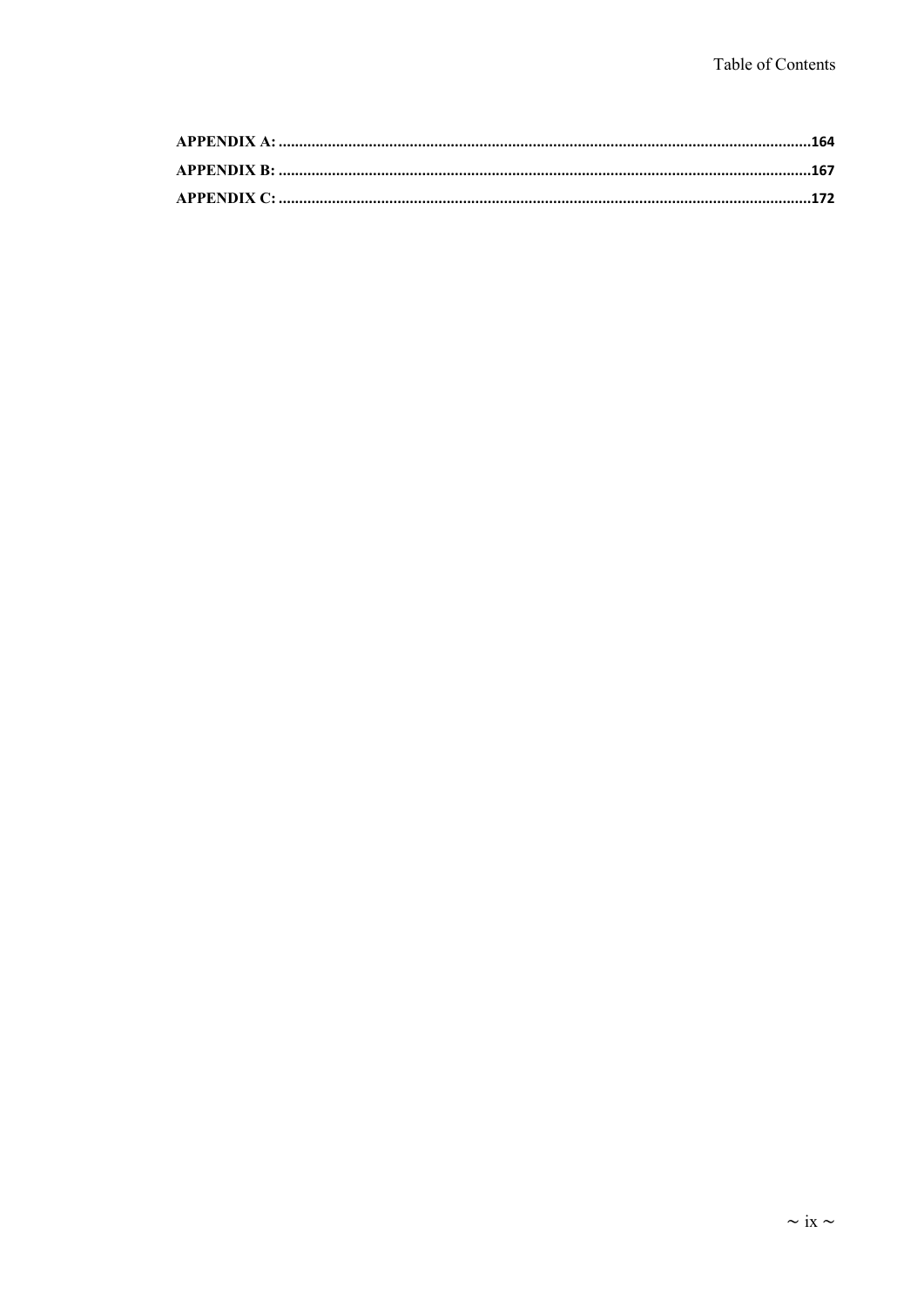## <span id="page-9-0"></span>**List of Figures**

| Figure 1-1: Schematic diagram of capillary electrophoresis separation and diode array detection             |
|-------------------------------------------------------------------------------------------------------------|
|                                                                                                             |
|                                                                                                             |
|                                                                                                             |
|                                                                                                             |
|                                                                                                             |
|                                                                                                             |
| Figure 2-2: Electropherogram of the separation of 13 organic explosives at 10 ppm  30                       |
| Figure 2-3: Electropherogram of the separation of 11 organic explosives and the internal                    |
|                                                                                                             |
|                                                                                                             |
|                                                                                                             |
|                                                                                                             |
|                                                                                                             |
| Figure 3-5: Electropherogram of the separation of 9 $\mu$ l of a 20 ng/ $\mu$ L mixture of eight explosives |
|                                                                                                             |
| Figure 3-6: Electropherogram comparison between vapour and liquid analysis using the                        |
|                                                                                                             |
|                                                                                                             |
| Figure 3-8: Chromatogram of a mixture of 14 explosives analysed using the Griffin 450™  52                  |
|                                                                                                             |
| Figure 3-10: Screenshot of software feature that allowed the switch between filaments 55                    |
| Figure 3-11: Photo taken from computer screen demonstrating issues after filament swap.  55                 |
|                                                                                                             |
|                                                                                                             |
| Figure 4-3: Comparison between a) PDMS and b) PDMS/DVB fibres for the HS-SPME-GC-MS                         |
|                                                                                                             |
| Figure 4-4: Comparison between a) PDMS and b) PDMS/DVB fibres for the HS-SPME-GC-MS                         |
|                                                                                                             |
| Figure 4-5: Chromatogram of VOCs detected in the headspace of cast explosives used as training              |
|                                                                                                             |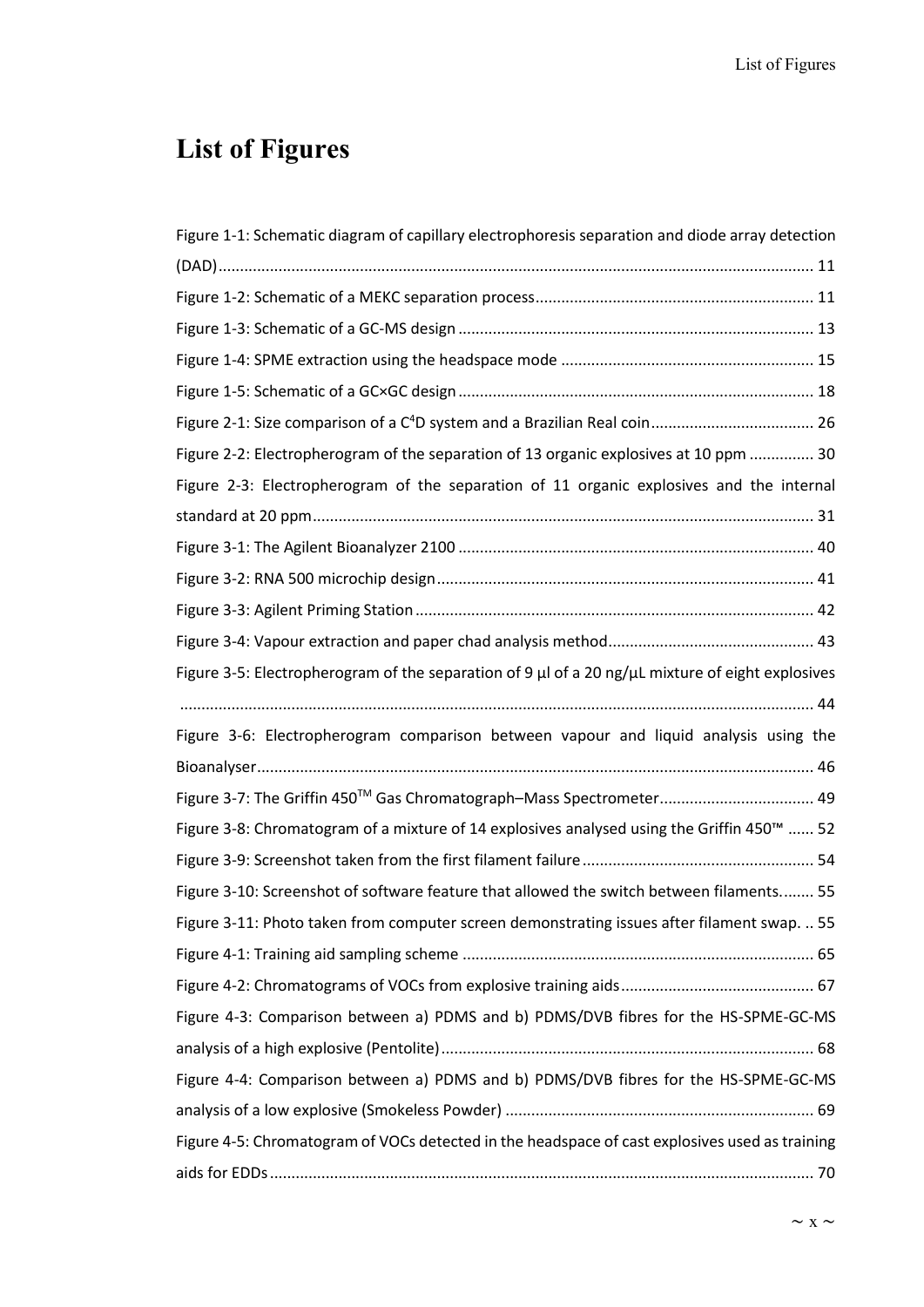| Figure 4-6: Chromatogram of VOCs detected in the headspace of a tagged explosive used as       |
|------------------------------------------------------------------------------------------------|
|                                                                                                |
| Figure 4-7: Chromatogram of VOCs detected in the headspace of plastic explosives used as       |
|                                                                                                |
| Figure 4-8: Chromatogram of VOCs detected in the headspace of blasting agents used as training |
|                                                                                                |
| Figure 4-9: Chromatogram of VOCs detected in the headspace of propellants used as training     |
|                                                                                                |
| Figure 4-10: Average abundance for the selected compounds of interest from all training aids   |
|                                                                                                |
| Figure 4-11: Schematic of SPMEextraction from dried explosive samples  83                      |
| Figure 4-12: Effect of the SPME fibre exposure time on the extraction of TNT, DNT and DMDNB    |
|                                                                                                |
| Figure 4-13: Extracted ion chromatogram of a mixture of seven explosive related compounds      |
|                                                                                                |
| Figure 4-14: Two dimensional plot of HS-SPME GC×GC-TOFMS analysis of VOCs extracted from       |
|                                                                                                |
| Figure 4-15: Two dimensional chromatogram of VOCs detected in the headspace of TNT based       |
|                                                                                                |
| Figure 4-16: Two dimensional chromatogram of VOCs detected in the headspace of a tagged        |
|                                                                                                |
| Figure 4-17: Two dimensional chromatogram of VOCs detected in the headspace of plastic         |
|                                                                                                |
| Figure 4-18: Two dimensional chromatogram of VOCs detected in the headspace of a blasting      |
|                                                                                                |
| Figure 4-19: Two dimensional chromatogram of VOCs detected in the headspace of propellants     |
|                                                                                                |
|                                                                                                |
| Figure 5-1: Aluminium tins used to present the samples during the EDD trials 119               |
|                                                                                                |
|                                                                                                |
|                                                                                                |
|                                                                                                |
|                                                                                                |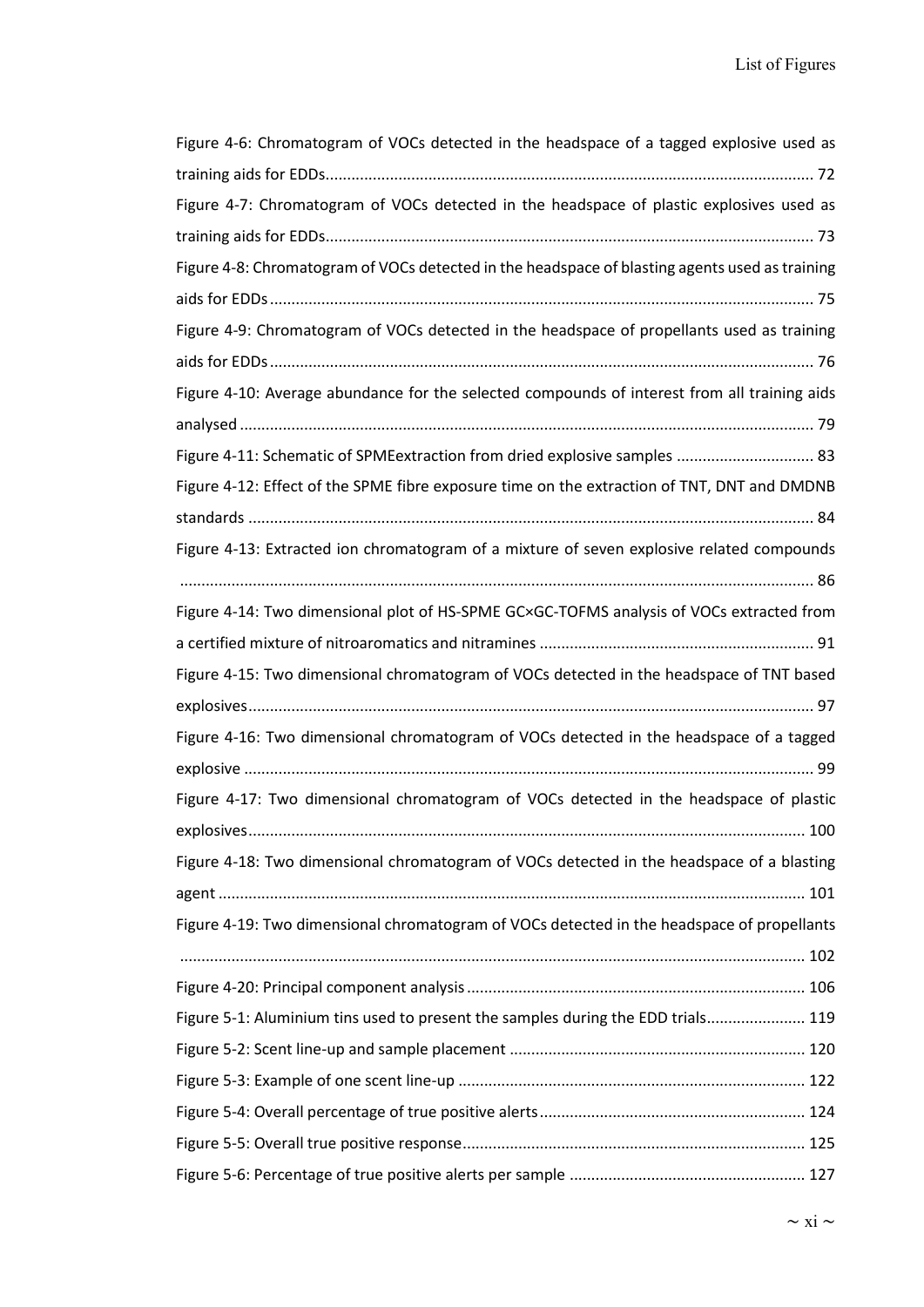| Figure 5-7: A comparison between true positive alerts recorded per concentration per trial day   |
|--------------------------------------------------------------------------------------------------|
|                                                                                                  |
| Figure 5-8: A breakdown of true positive alerts yielded per concentration of each target 129     |
|                                                                                                  |
|                                                                                                  |
| Figure 5-11: Total number of false positive alerts recorded for EDDs per trial 133               |
| Figure 5-12: Percentage of true positive and false positive alerts recorded for the three target |
|                                                                                                  |
| Figure 5-13: Percentage of true positive and false positive alerts recorded for the three target |
|                                                                                                  |
| Figure 5-14: Percentage of true positive and false positive alerts recorded for the three target |
|                                                                                                  |
| Figure 5-15: Percentage of true positive and false positive alerts recorded for the three target |
|                                                                                                  |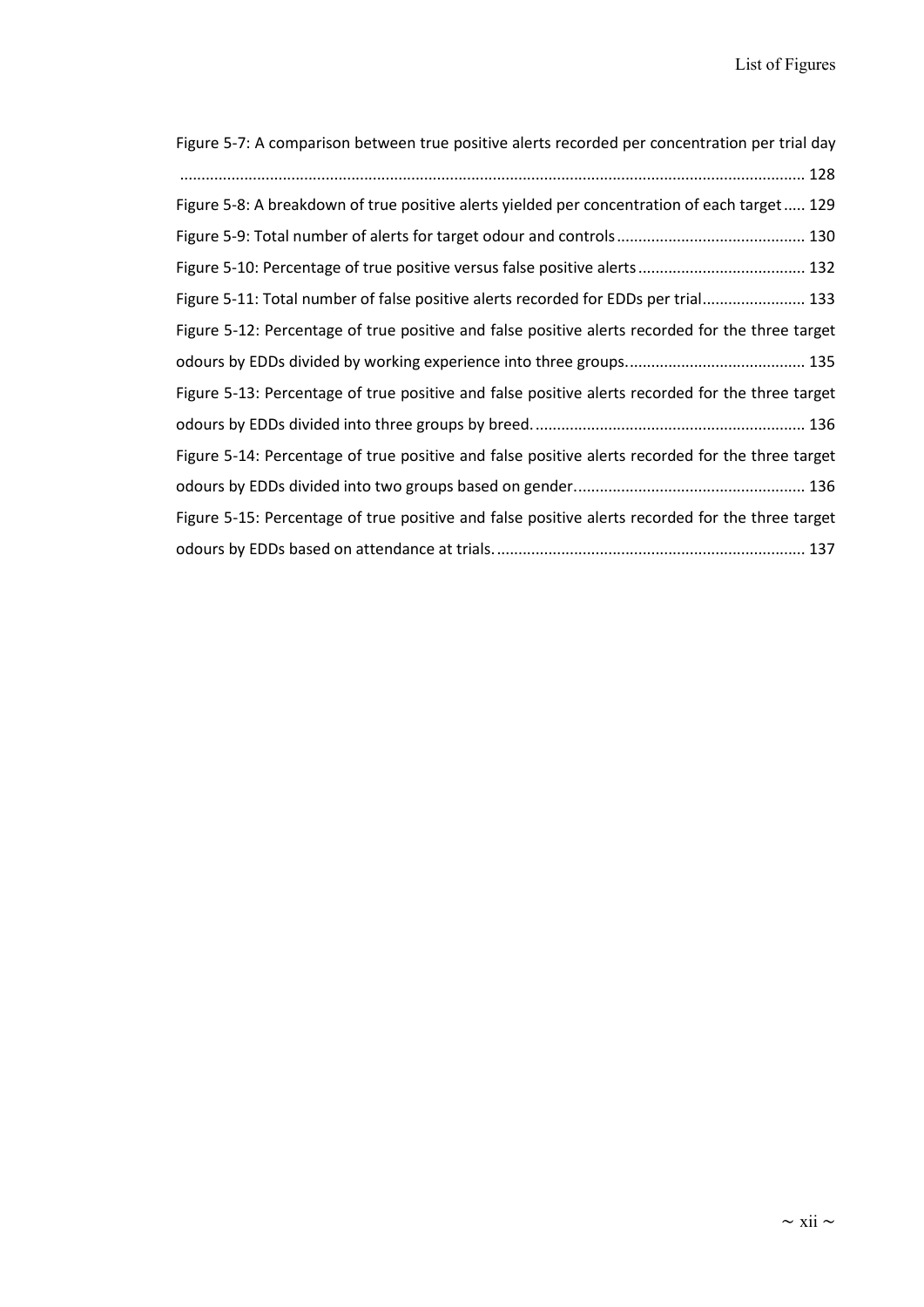## <span id="page-12-0"></span>**List of Tables**

| Table 1-1: Common high explosives, their acronyms and uses, classified by sensitivity and           |
|-----------------------------------------------------------------------------------------------------|
|                                                                                                     |
| Table 2-1: Abbreviation and classification of selected explosives analysed using CE-UV  29          |
| Table 2-2: Figures of merit for the analytes separated and detected using the MEKC for CE           |
|                                                                                                     |
| Table 3-1: Values for the average retention time and minimum detectable masses for liquid           |
| analysis and vapour extraction in the paper chad, and average recovery rates for the vapour         |
|                                                                                                     |
| Table 3-2: GRIFFIN 450 GC-MS operational method for the detection of trace explosives 50            |
| Table 3-3: Limits of quantification found by linearity for the 7 target explosives chosen for the   |
| GRIFFIN 450 GC-MS experiments. 1 µL of each standard in different concentrations was injected       |
|                                                                                                     |
| Table 4-1: List of real explosives used as training aids sampled for the VOC profiling experiments, |
| including weight and major compound as described in the supplied MSDS 64                            |
|                                                                                                     |
| Table 4-3: List of standards analysed by HS-SPME-GC-MS, grouped by use, including individual        |
|                                                                                                     |
| Table 4-4: Figures of merit for the liquid standards analysed with HS-SPME-GC-MS 87                 |
| Table 4-5: List of all eighteen compounds present in the EPA Method 8330B grouped by                |
|                                                                                                     |
| Table 4-6: Figures of merit for the standards analysed with HS-SPME-GC×GC-TOFMS 93                  |
| Table 4-7: List of compounds identified per explosive analysed by HS-SPME-GC×GC-TOFMS 105           |
| Table 5-1: Summary of the EDD teams that participated in the trials and their background 118        |
| Table 5-2: Summary of the responses observed by EDDs during trials 123                              |
| Table 5-3: Comparison between all canines according to the factors that may influence their         |
|                                                                                                     |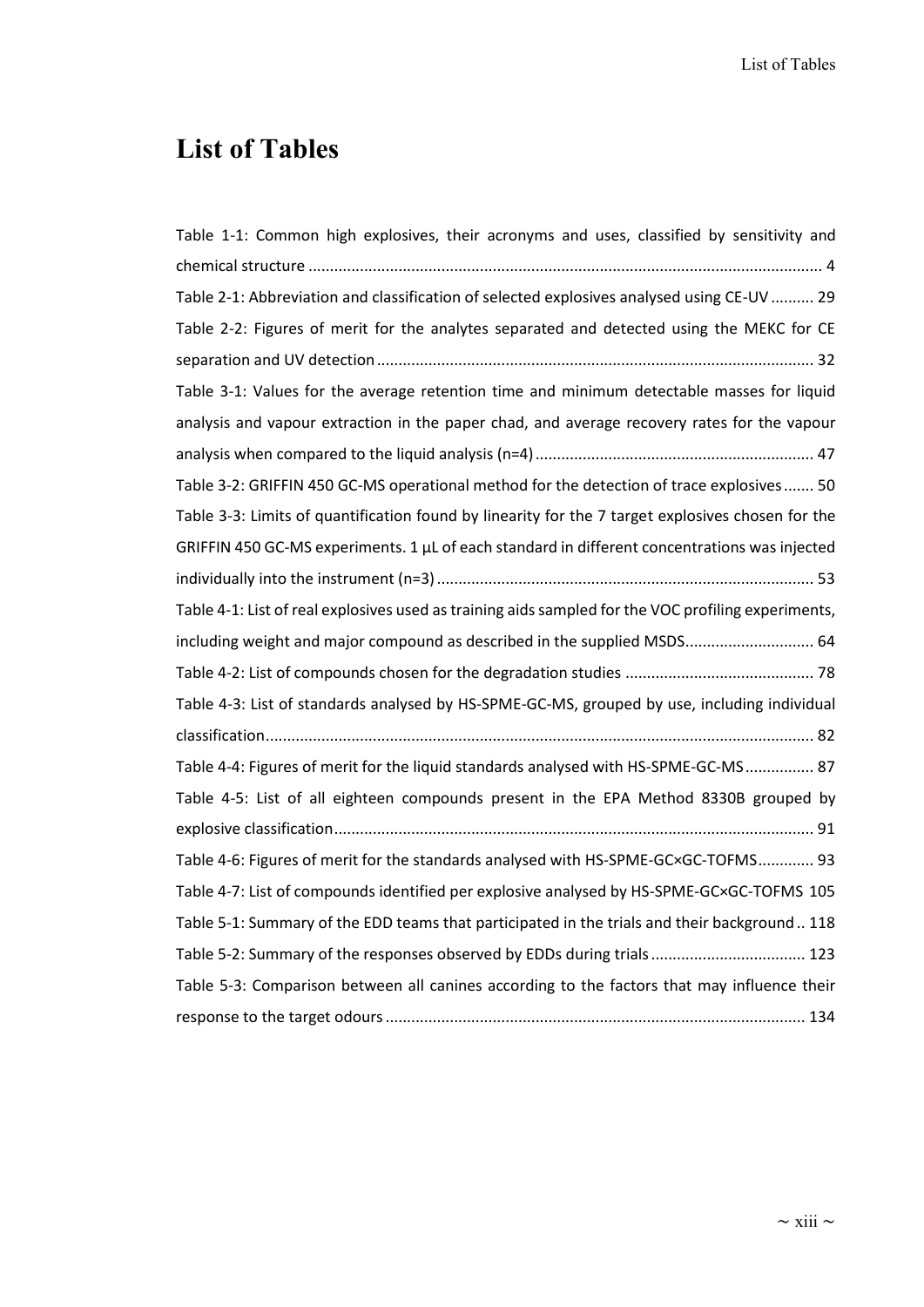## <span id="page-13-0"></span>**List of Abbreviations and Symbols**

| 1 <sub>D</sub>   | One Dimensional                                         |
|------------------|---------------------------------------------------------|
| 2D               | Two Dimensional                                         |
| $2-NT$           | Ortho-Nitrotoluene                                      |
| $4-NT$           | Para-Nitrotoluene                                       |
| <b>ANFO</b>      | <b>Ammonium Nitrate Fuel</b>                            |
| <b>ANN</b>       | <b>Artificial Neural Networks</b>                       |
| <b>BGE</b>       | <b>Background Electrolyte</b>                           |
| $C^4D$           | Capacitively Coupled Contactless Conductivity Detection |
| <b>CAR</b>       | Carbowax                                                |
| CE               | Capillary Electrophoresis                               |
| CI               | Chemical Ionisation                                     |
| <b>CIT</b>       | Cylindrical Ion-Trap                                    |
| CIT-MS           | Cylindrical Ion-Trap - Mass Spectrometer                |
| <b>CMC</b>       | <b>Critical Micellar Concentration</b>                  |
| <b>CTAB</b>      | Cetyltrimethylammonium Bromide                          |
| <b>CW/DVB</b>    | Carbowax-Divinylbenzene                                 |
| <b>DDNP</b>      | Diazodinitrophenol                                      |
| DI               | Direct Immersion                                        |
| <b>DMDNB</b>     | 2,3-dimethyl-2,3-dinitrobutane                          |
| <b>DNA</b>       | Deoxyribonucleic Acid                                   |
| <b>DNT</b>       | 2,4-Dinitrotoluene                                      |
| <b>DVB</b>       | Divinylbenzene                                          |
| <b>EDDs</b>      | <b>Explosive Detection Dogs</b>                         |
| EI               | <b>Electron Ionization</b>                              |
| <b>EOF</b>       | <b>Electroosmotic Flow</b>                              |
| <b>FTIR</b>      | Fourier Transform Infrared                              |
| GC               | Gas Chromatography                                      |
| <b>GC-ECD</b>    | Gas Chromatography - Electron Capture Detector          |
| GC-MS            | Gas Chromatography - Mass Spectrometry                  |
| $G C \times G C$ | Two Dimensional Gas Chromatography                      |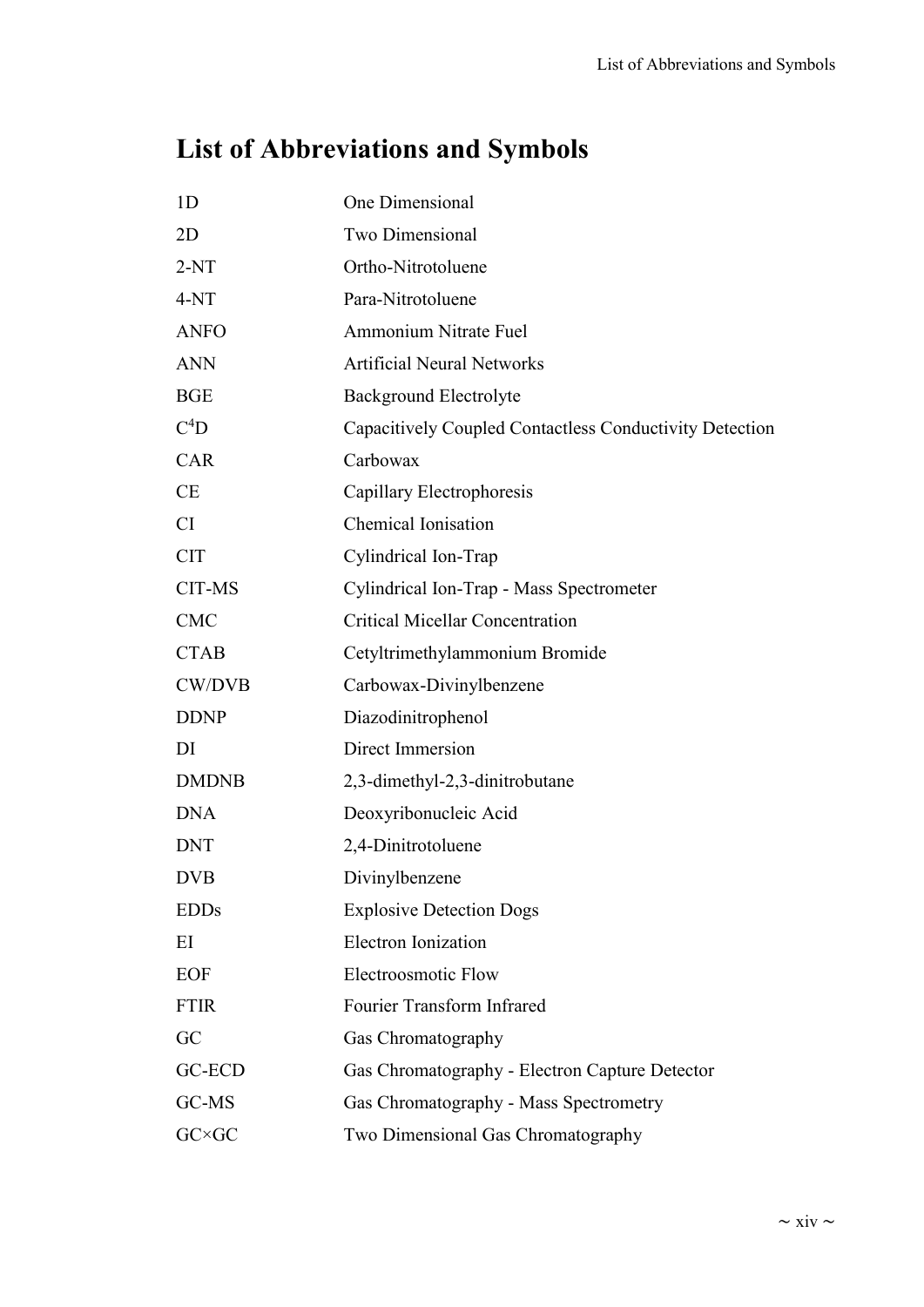| GC×GC-TOFMS   | Two Dimensional Gas Chromatography - Time of Flight Mass |
|---------------|----------------------------------------------------------|
|               | Spectrometry                                             |
| <b>GSR</b>    | <b>Gunshot Residue</b>                                   |
| <b>His</b>    | Histidine                                                |
| <b>HMDs</b>   | Home-made Devices                                        |
| <b>HMTD</b>   | Hexamethylene Triperoxide                                |
| <b>HMX</b>    | Octahydro-1,3,5,7-tetranitro-1,3,5,7-tetrazocine         |
| <b>HPLC</b>   | High Performance Liquid Chromatography                   |
| <b>HS</b>     | Headspace                                                |
| <b>ICAO</b>   | International Civil Aviation Organization                |
| <b>IEDs</b>   | <b>Improvised Explosive Devices</b>                      |
| <b>IMS</b>    | Ion Mobility Spectrometry                                |
| IR            | Infrared                                                 |
| LED-IF        | <b>Light Emitting Diode Induced Fluorescence</b>         |
| LIF           | Laser Induced Fluorescence                               |
| LOAR-1        | Lab-on-a-Robot-1                                         |
| LOAR-2        | Lab-on-a-Robot-2                                         |
| LOAR-3        | Lab-on-a-Robot-3                                         |
| LOC           | Lab-on-a-Chip                                            |
| <b>LOD</b>    | Limit of Detection                                       |
| m/z           | Mass-to-charge                                           |
| <b>MEKC</b>   | Micellar Electrokinetic Chromatography                   |
| <b>MES</b>    | 2-(N-morpholino) ethanes ulfonic Acid                    |
| MS            | <b>Mass Spectrometry</b>                                 |
| MS/MS         | <b>Tandem Mass Spectrometry</b>                          |
| NB            | Nitrobenzene                                             |
| <b>NFSTC</b>  | National Forensic Science Technology Center              |
| ng            | Nanograms                                                |
| <b>NICI</b>   | Negative Ion Chemical Ionization                         |
| <b>NMR</b>    | Nuclear Magnetic Resonance                               |
| <b>NSWPDU</b> | New South Wales Police Dog Unit                          |
| PA            | Polyacrylate                                             |
| <b>PDMS</b>   | Polydimethylsiloxane                                     |
|               |                                                          |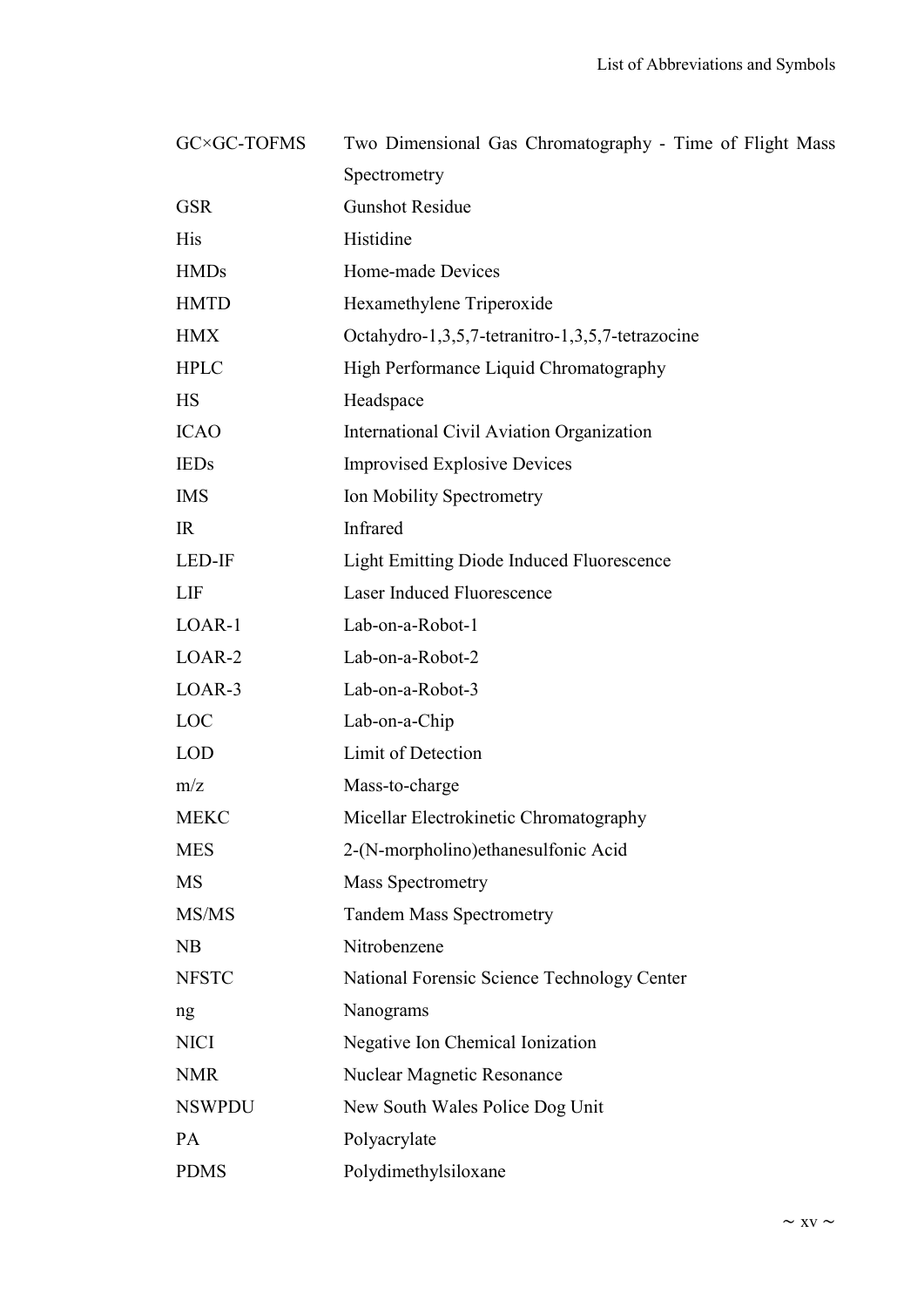| PDMS/DVB     | Polydimethylsiloxane/divinylbenzene        |
|--------------|--------------------------------------------|
| <b>PETN</b>  | Pentaerythritol Tetranitrate               |
| <b>PICI</b>  | Positive Ion Chemical Ionization           |
| pg           | Picogram                                   |
| ppb          | Parts per billion                          |
| ppt          | Parts per trillion                         |
| QIT          | Quadrupole Ion Trap                        |
| <b>RDX</b>   | Cyclotrimethylenetrinitramine              |
| <b>RNA</b>   | Ribonucleic Acid                           |
| <b>RSD</b>   | <b>Relative Standard Deviation</b>         |
| <b>SDS</b>   | Sodium Dodecyl Sulfate                     |
| <b>SERS</b>  | <b>Surface Enhanced Raman Spectroscopy</b> |
| <b>SPE</b>   | <b>Screen-Printed Electrodes</b>           |
| <b>SPME</b>  | <b>Solid Phase Microextraction</b>         |
| <b>TATP</b>  | Triacetone Triperoxide                     |
| Tetryl       | 2,4,6-tetranitro-N-methylaniline           |
| <b>TNB</b>   | 1,3,5-trinitrobenzene                      |
| <b>TNT</b>   | 2,4,6-trinitrotoluene                      |
| <b>TOF</b>   | Time of Flight                             |
| <b>TOFMS</b> | Time of Flight Mass Spectrometry           |
| $\mu g$      | Micrograms                                 |
| <b>UV</b>    | Ultraviolet                                |
| UV-vis       | Ultraviolet – Visible Spectroscopy         |
| <b>VOC</b>   | Volatile Organic Compound                  |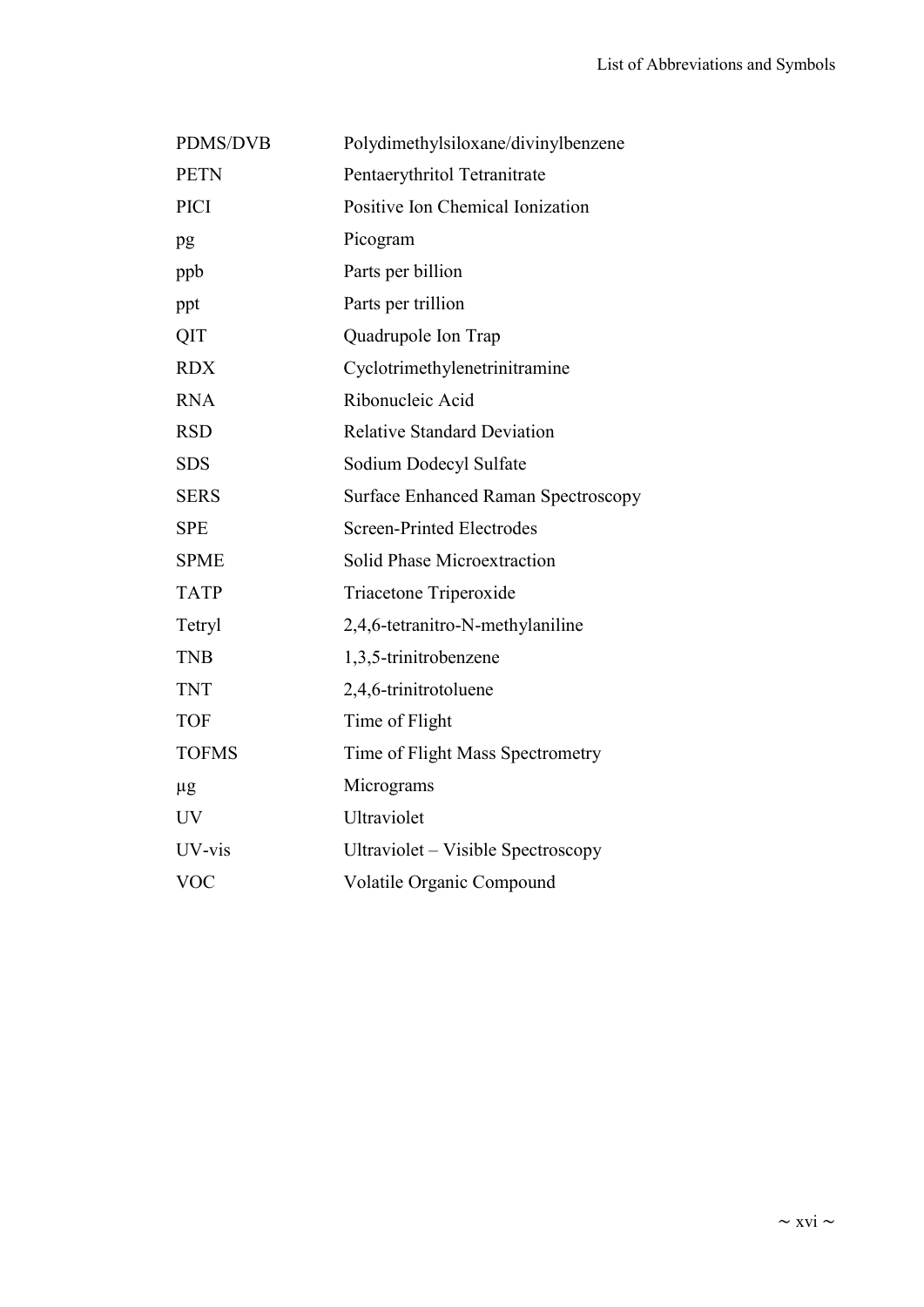## <span id="page-16-0"></span>**PUBLICATIONS**

Taranto, V., Ueland, M., Forbes, S.L. and Blanes, L. 2019. The analysis of nitrate explosive vapour samples using Lab-on-a-chip instrumentation. *Journal of Chromatography A*. Accepted 3 June 2019.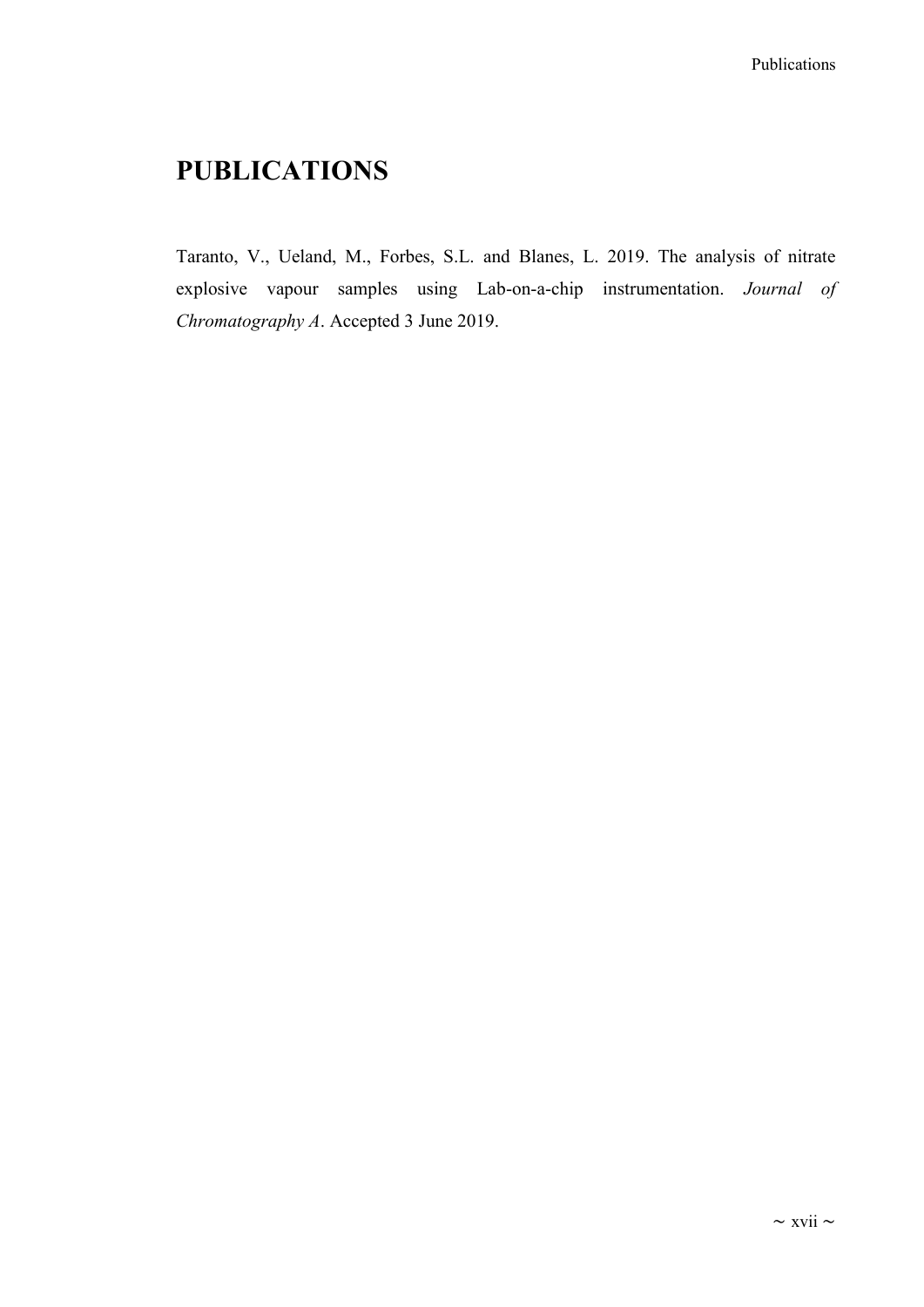#### <span id="page-17-0"></span>**CONFERENCES**

Taranto, V., Blanes, L., and Forbes, S.L. "Development of an electronic nose to detect volatile explosives". Oral presentation. The University of Technology Sydney – Western Sydney University Student Research Symposium. Sydney, NSW, Australia. 07 July 2016

Taranto, V., Ueland, M., Forbes, S.L. and Blanes, L, "The Analysis of Organic Explosives in Vapour Samples Using a Lab-On-A-Chip Instrument". Poster presentation. 21st Triennial Meeting of the International Association of Forensic Sciences. Toronto, ON, Canada. 20 August 2017

Taranto, V., Ueland, M., Forbes, S.L. and Blanes, L, "VOC profiling of training aids used for explosive detection dogs ". Oral presentation. 8th European Academy of Forensic Science Conference. Lyon, France. 27 August 2018

Taranto, V., Ueland, M., and Forbes, S.L. "The Analysis of Organic Explosives in Vapour Samples Using a Lab-On-A-Chip Instrument". Poster presentation. 8th European Academy of Forensic Science Conference. Lyon, France. 27 August 2018

Taranto, V., Ueland, M., and Forbes, S.L. "VOC profiling of training aids used for explosive detection dogs ". Oral presentation. 24th Australia – New Zealand Forensic Science Society International Symposium. Perth, WA, Australia. 13 September 2018

Taranto, V., Ueland, M., Forbes, S.L. and Blanes, L, "The Analysis of Organic Explosives in Vapour Samples Using a Lab-On-A-Chip Instrument". Poster presentation. 24th Australia – New Zealand Forensic Science Society International Symposium. Perth, WA, Australia. 13 September 2018 – Awarded Best Poster for Fires and Explosives Section.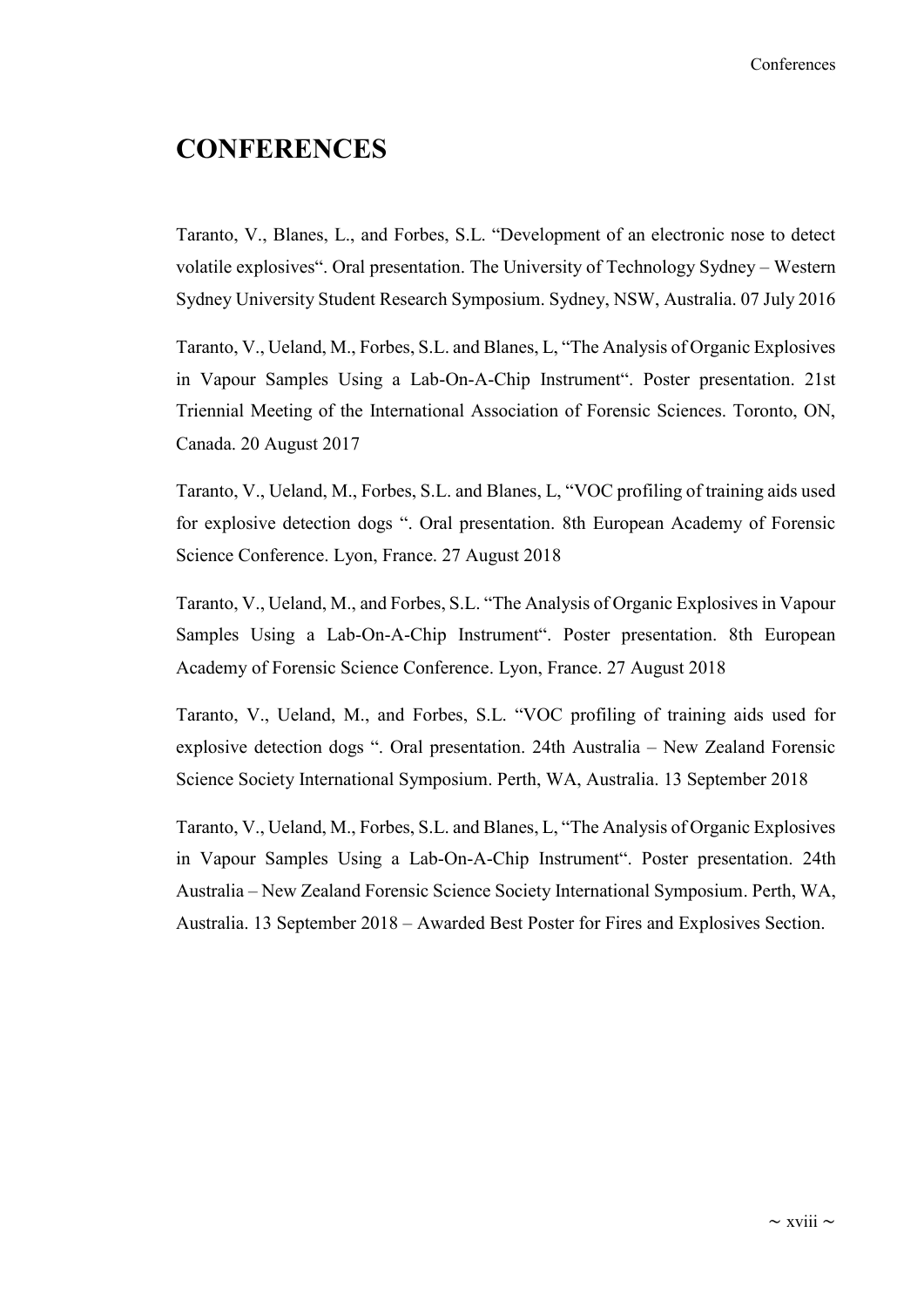#### <span id="page-18-0"></span>**ABSTRACT**

Although numerous chemical detection methods have been posited and tested for portability and detection of explosives, to date no method has solved the simultaneous issue of speed, reliability, selectivity and sensitivity. In order to advance the chemical and biological detection of explosives as screening tools in search areas, it is necessary to understand the key volatile organic compounds (VOCs) produced and detected by explosives. This thesis aimed to investigate a range of chemical detection methods, including portable and benchtop, to gain a better understanding of the VOCs produced in the headspace of commonly utilised explosives. The first stage of this project focused on the investigation of a previously reported capillary electrophoresis (CE) system coupled to an oscilometric detector (C4D) but with limited success. The second stage of this project focused on the study of commercially-available techniques. A lab-on-a-chip (LOC) was repurposed and successfully used to detect explosive residues in liquid and vapour samples. The Agilent 2100™ Bioanalyzer showed recovery rates of 29, 45 and 75 % for the three nitrate explosives investigated. A transportable gas chromatography-mass spectrometry (GC-MS) system was also tested, however due to several issues presented the instrument was not able to perform headspace analysis. Instead, a benchtop GC-MS and a two dimensional gas chromatograph (GC×GC) coupled to a time of flight mass spectrometer (TOFMS) were investigated. The conventional GC-MS method proved to be inefficient for headspace profiling, whereas the GC×GC-TOFMS was successful in separating and detecting the key VOCs from explosive samples. 2,3-dimethyl-2,3 dinitrobutane (DMDNB), 2,4-dinitrotoluene (DNT), and 1,3-dinitrobenzene (DNB) were identified as the most significant VOCs and subsequently used in the final stage of this project to compare the chemical detection methods with biological detection methods. Accredited explosive detection dogs (EDDs) were exposed to varying concentrations of the three significant VOCs. The study demonstrated that the dogs increased their response over time and with exposure to the standards, demonstrating a learning curve to the target odour. This study has demonstrated comparable sensitivity between EDDs and the benchtop GC×GC-TOFMS method, however canines are still considered the most effective real-time method for screening of explosives, due to their speed and selectivity over large areas. This thesis has advanced our understanding on the VOCs that comprise